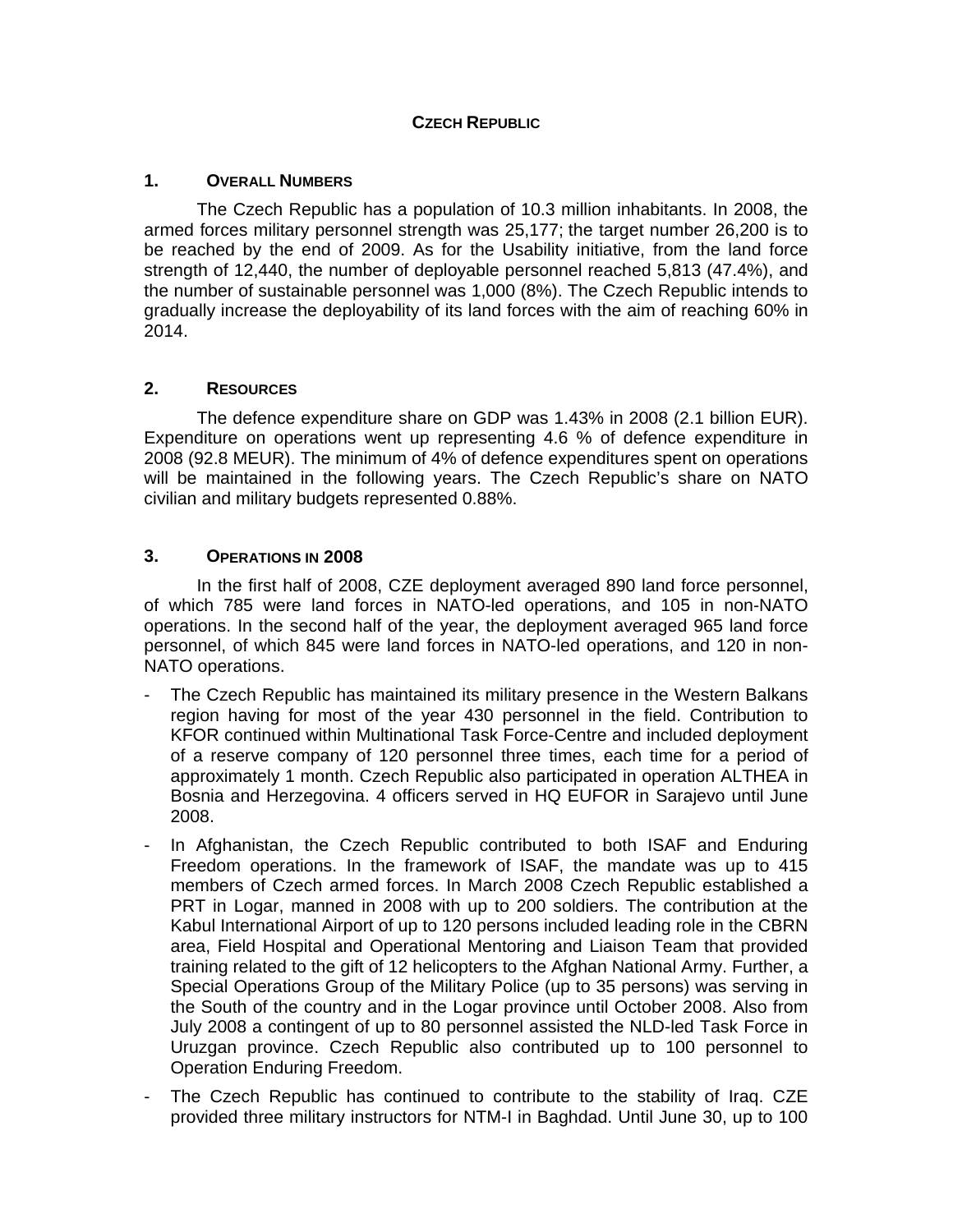persons protected a British base in the South of the country within the Multinational Forces – Iraq (MNF-I). From July 1, up to 20 men provided training to instructors of the crews of T-72 main battle tanks and BVP-1 infantry fighting vehicles.

- In 2008, Czech Republic committed two officers to EUFOR TCHAD/RCA operation in Chad and Central African Republic.
- In addition, up to 13 military observers were serving in UN peacekeeping missions.

## *Operations – Further Ambitions*

The Czech Republic plans to slightly increase the current level of its contributions to NATO operations. As the ongoing armed forces transformation achieves its further steps, the Czech Republic will strengthen the qualitative aspects of its contributions:

- In Kosovo, CZE intends in 2009 to maintain the level of presence as in 2008, that is up to 430 personnel plus a reserve company of up to 120 personnel.
- In Afghanistan, a Provincial Reconstruction Team of up to 275 personnel will continue to operate in the Logar province. Presence on KAIA airfield will also continue. CZE plans to deploy three medium transport helicopters under ISAF in 2009. The overall involvement in ISAF mission is mandated to increase to 480 personnel in 2009. Also, up to 100 personnel will continue to operate within Operation Enduring Freedom.
- The Czech Republic will also deploy its Gripen aircraft to conduct the NATO Air Policing mission over the Baltic States for four months in 2009.

### **4. STANDBY FORCES**

The NATO Response Force represents an important vehicle driving Czech Armed Forces transformation. In 2008, the Czech Republic contributed to the NRF rotations with a wide range capabilities, the most significant contributions being transport company with 100 personnel within the NRF-10 rotation and MANPAD Battery with 200 men within the NRF-11 (total contribution to the rotation being 343 men).

In line with its active involvement in the ESDP, the Czech Republic will act as the lead nation of the CZE-SVK EU Battlegroup in the second half of 2009 – the Czech part will consist of up to 1,800 personnel. The Czech Republic has also offered forces for the UN Standby Arrangement System.

### *NRF Ambitions*

For the future NRF rotations, the Czech Republic intends to provide significant contributions of balanced capabilities. The major ambition with regard to the NRF is that all types of deployable units, declared in the national response to the NATO Defence Planning Questionnaire, should be gradually committed to the NRF. The Czech Republic plans to respect the (informal and not consensually agreed) 1.45 %